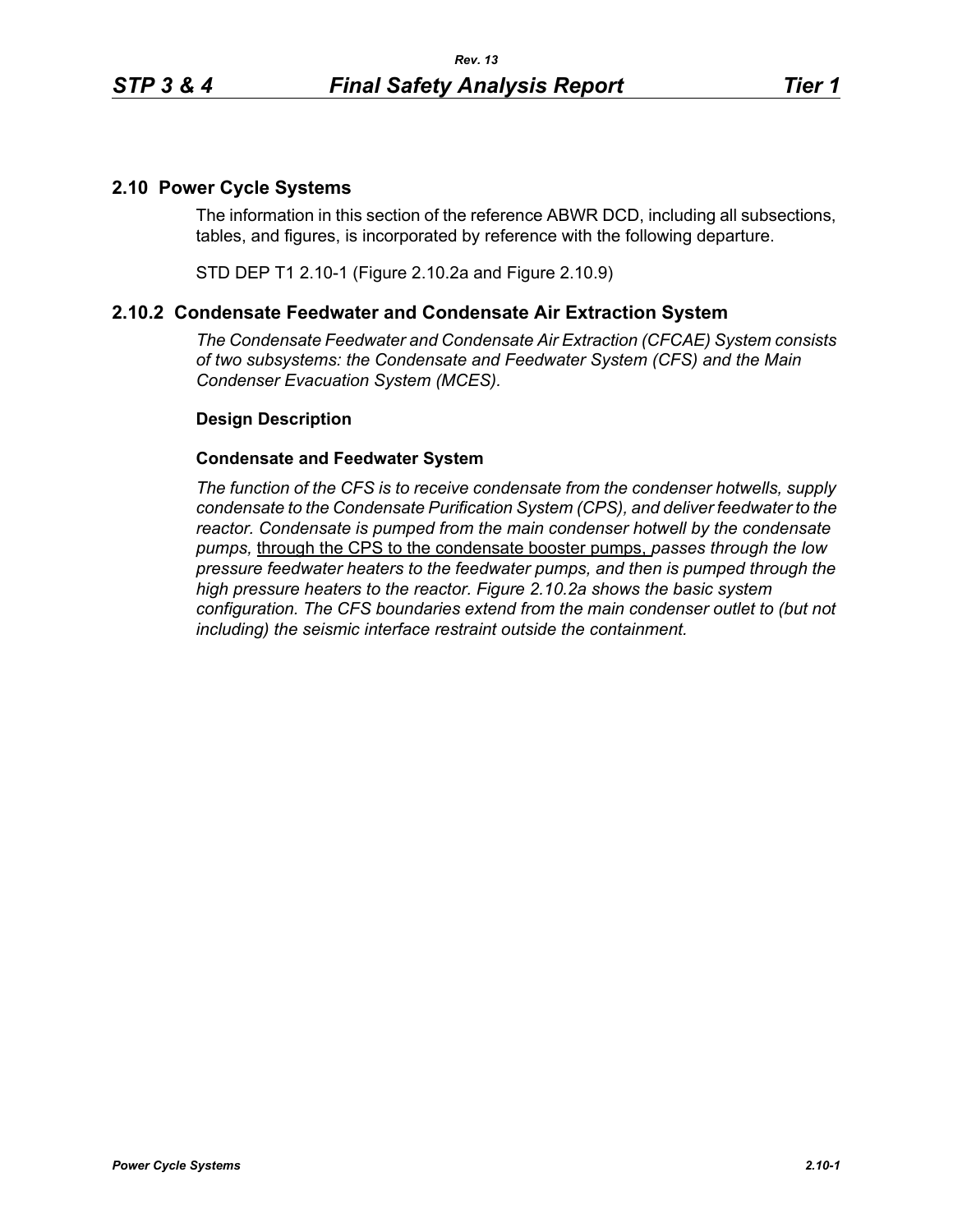

NOTES: